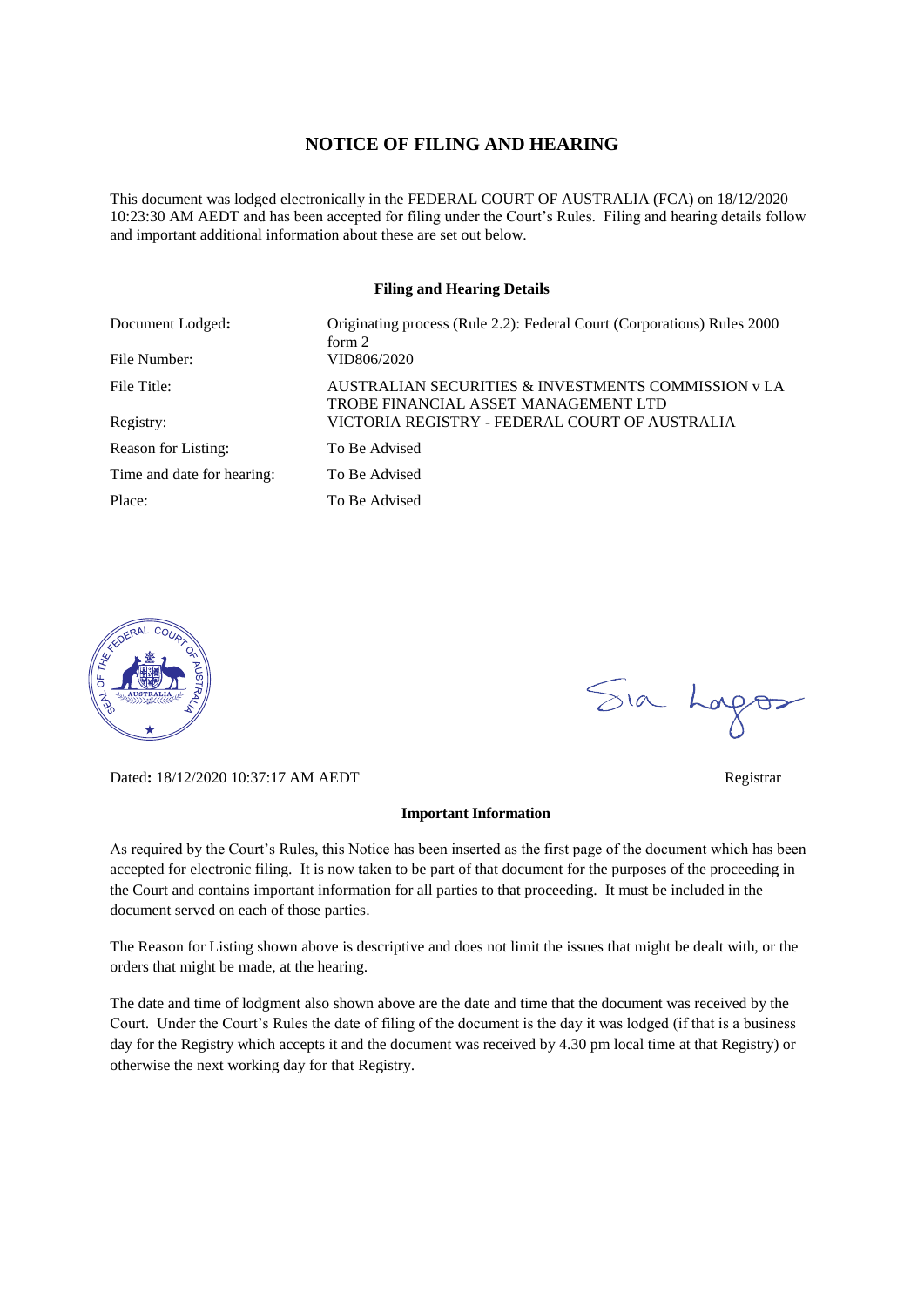Form 2 Rules 2.2; 15A.3



# **Originating process**

No. VID of 2020

Federal Court of Australia District Registry: Victoria Division: General

# **IN THE MATTER OF LA TROBE FINANCIAL ASSET MANAGEMENT LTD**

# **ACN: 007 332 363**

### **Australian Securities and Investments Commission**

Plaintiff

### **La Trobe Financial Asset Management Ltd (ACN 007 332 363)**

Defendant

# **A. DETAILS OF APPLICATION**

This application is made under ss 1101B and 1041H of the *Corporations Act 2001* (Cth) (**Corporations Act**), ss 12DA, 12DB, 12GBA, 12GBB and 12GLA of the *Australian Securities and Investments Commission Act 2001* (Cth) (**ASIC Act**) and s 21 of the *Federal Court of Australia Act 1976* (Cth) (**FCA Act**).

This is an application for:

- (a) declaratory relief under s 12GBA of the ASIC Act, s 1101B of the Corporations Act and s 21 of the FCA Act;
- (b) pecuniary penalty orders under s 12GBB of the ASIC Act;
- (c) orders requiring the defendant to publish corrective advertising under s 12GLA of the ASIC Act; and
- (d) costs under s 43 of the FCA Act,

in respect of conduct of the Defendant that is alleged to contravene ss 12DA(1) and 12DB(1) of the ASIC Act and s 1041H(1) of the Corporations Act. The alleged contraventions are in connection with the Defendant's conduct in its capacity as the responsible entity of the La Trobe Australian Credit Fund (ARSN 088 178 321) (the **Fund**).

On the facts stated in the concise statement, the plaintiff seeks:

1 A declaration that the Defendant contravened ss 12DA(1) and 12DB(1)(i) of the ASIC Act and s 1041H(1) of the Corporations Act by representing that a person who invested funds in the 48 Hour Account investment option or the 90 Day Account

| Filed on behalf of (name & role of party) |  | The Plaintiff                                    |     |              |  |  |
|-------------------------------------------|--|--------------------------------------------------|-----|--------------|--|--|
| Prepared by (name of person/lawyer)       |  | Nick Kelton                                      |     |              |  |  |
| Law firm (if applicable)                  |  | Australian Securities and Investments Commission |     |              |  |  |
| $(03)$ 9280 4787<br>Tel                   |  |                                                  | Fax | 1300 729 000 |  |  |
| Nicholas.kelton@asic.gov.au<br>Email      |  |                                                  |     |              |  |  |
| <b>Address for service</b>                |  | Level 7, 120 Collins Street                      |     |              |  |  |
| (include state and postcode)              |  | Melbourne VIC 3000                               |     |              |  |  |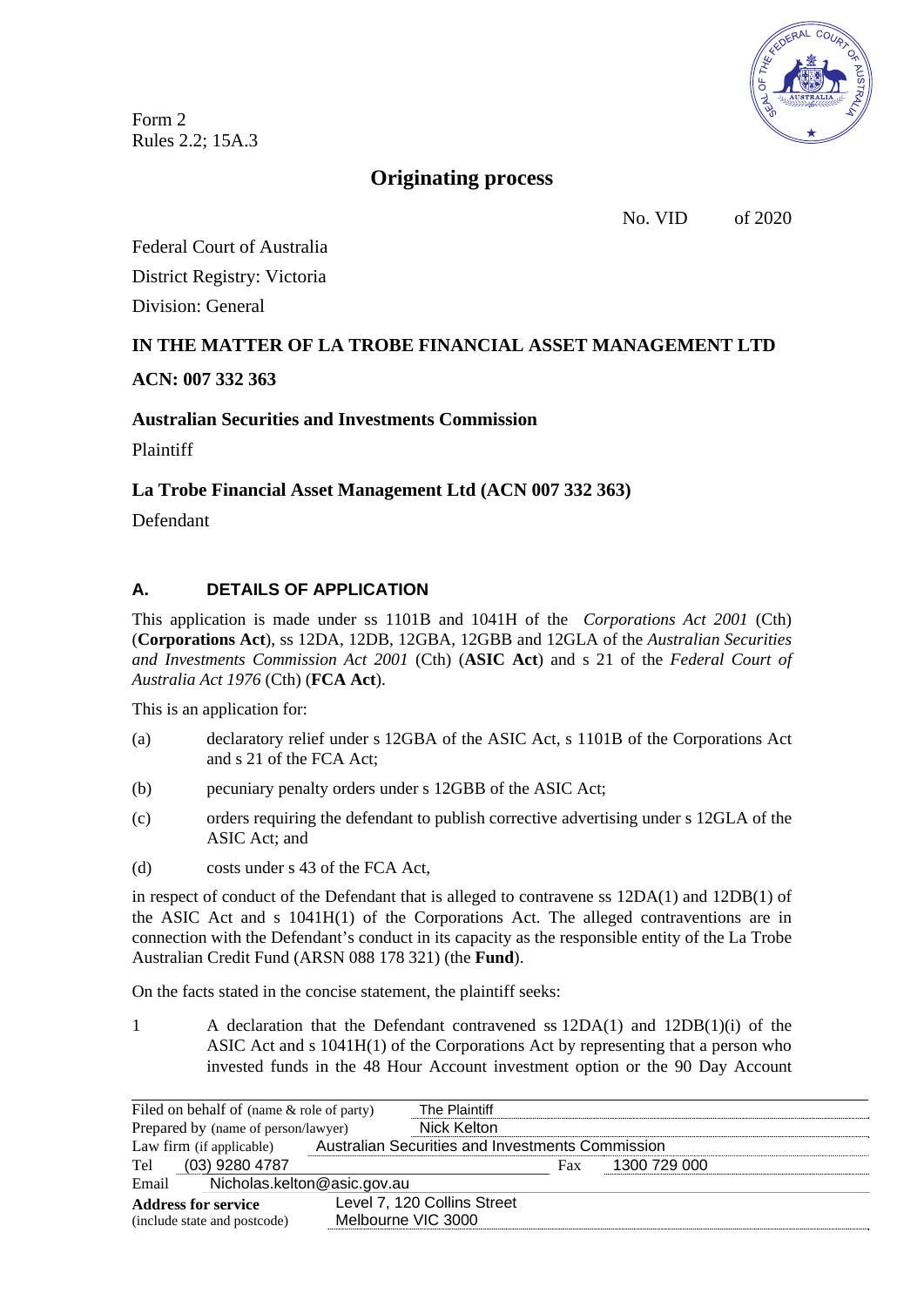

investment option would be entitled to withdraw those funds within, respectively 48 hours or 90 days of providing a withdrawal notice, when in fact:

- (a) when the Fund was liquid, the Defendant had up to 12 months to satisfy a withdrawal notice in relation to funds invested in either of those investment options; and
- (b) when the Fund was not liquid, a member of the Fund may have had no right to withdraw funds invested in either of those investment options, or may only have been entitled to withdraw a proportion of the amount specified in the withdrawal notice.
- 2 A declaration that the Defendant contravened ss 12DA(1) and 12DB(1)(e) of the ASIC Act and s 1041H(1) of the Corporations Act by representing that any capital invested in the Fund would be "stable", in the sense of there being no risk of substantial loss of that capital, when in fact a person who invested in the Fund could substantially lose the capital invested.
- 3 A declaration that the Defendant contravened ss 12DA(1) and 12DB(1)(e) of the ASIC Act and s 1041H(1) of the Corporations Act by representing that each of the investment options in the Fund would provide the particular rate of return displayed in the Defendant's promotional material in relation to that investment option, when in fact none of the investment options in the Fund were guaranteed to provide any particular rate of return.
- 4 Orders pursuant to s 12GBB of the ASIC Act that the Defendant pay to the Commonwealth of Australia such pecuniary penalties as the Court determines are appropriate in respect of the Defendant's contraventions of s 12DB(1) of the ASIC Act.
- 5 Orders pursuant to s 12GLA(2)(d) of the ASIC Act requiring the Defendant to publish corrective advertising.
- 6 An order pursuant to s 43 of the FCA Act that the Defendant pay the Plaintiff's costs of the proceeding.
- 7 Such further or other orders as the Court considers appropriate.

Date: 18 December 2020

Will belfor

Nick Kelton Solicitor for the Australian Securities & Investments Commission This application will be heard by . . . . . . . . . . . . . . . . . . . . . . . . . . . . . . . . . . . at [*address of Court*] at . . . . . . . . \*  $am$  /\*  $pm$  on . . . . . . . . .

# **B. NOTICE TO DEFENDANT**

TO:

La Trobe Financial Asset Management ACN: 007 332 363 333 Collins Street Melbourne VIC 3000